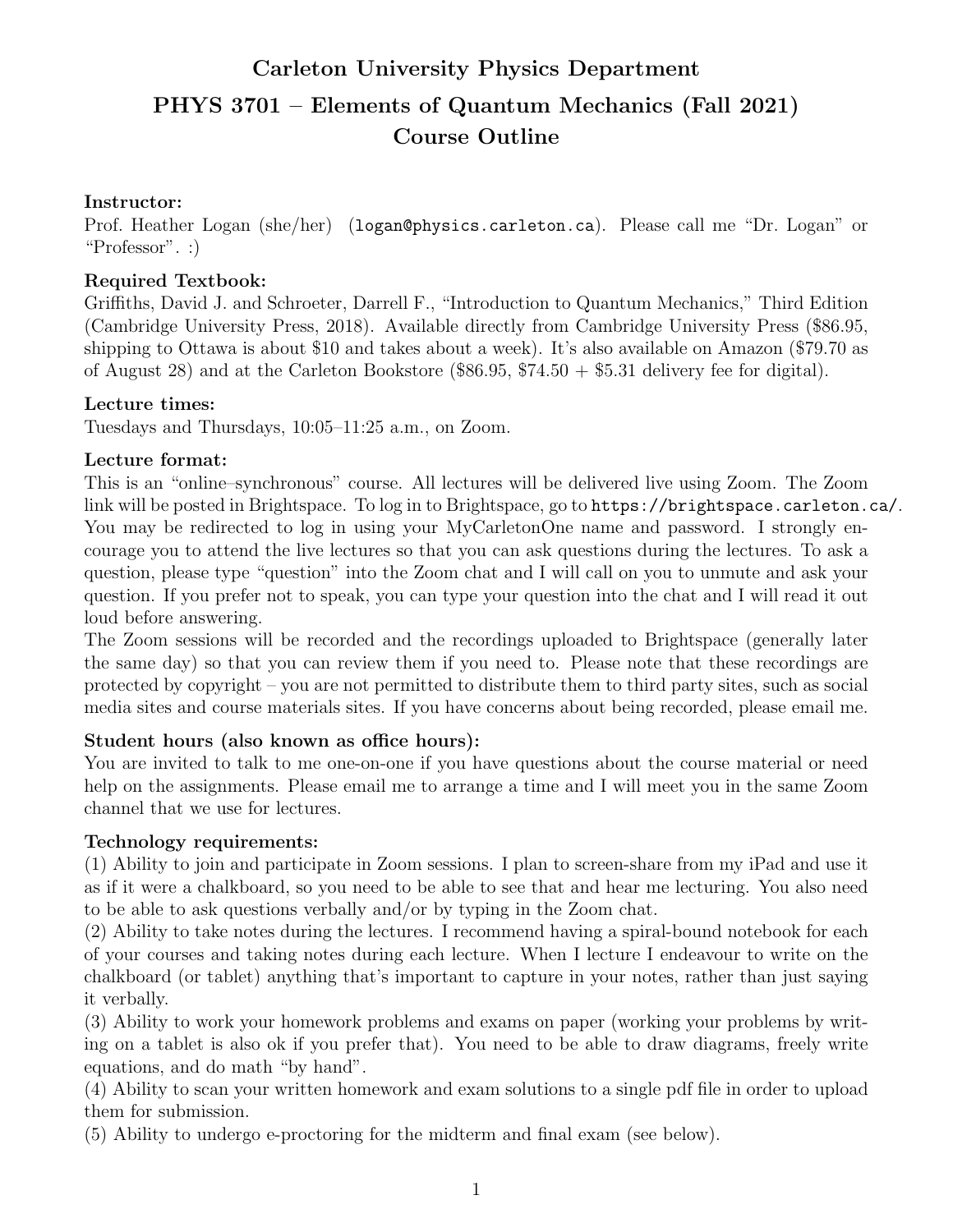# Assignments and Grade Distribution

#### Homework assignments (45%):

Homework will be assigned every week. Assignments will be posted as a downloadable pdf in Brightspace, and your solutions must be scanned to a single pdf file and uploaded into Brightspace by the assignment's due date. Late assignments will not be accepted except for legitimate reasons such as illness. It is your responsibility to notify me if you will be unable to upload the assignment by the deadline. In computing your final grade, I will drop your lowest assignment mark.

Working through problems is an essential part of developing a deep understanding of quantum mechanics and is the best way to prepare for the exams. This material is quite mathematical, and is partially meant to provide a foundation for the mathematical aspects of physics that will come in future classes. Students are encouraged to work together to understand the problems; however, the work handed in must be your own original work. Solutions showing significant overlap may have the mark divided by the number of people who provide that solution. The assigned homework problems are protected by copyright and posting them to third-party sites is forbidden and considered an academic offence. Likewise, finding solutions to equivalent problems online is forbidden and considered an academic offence.

Students who are having significant difficulties with the material are encouraged to come to my student hours for individualized help.

#### Midterm exam (20%):

There will be one 80-minute midterm exam during the class time  $(10:05-11:25 \text{ a.m.})$  on Tuesday November 2. It will be e-proctored (see https://carleton.ca/ses/e-proctoring/). The midterm will be closed-book and closed-notes and a formula sheet will be provided (to be posted on Brightspace in advance). In the event of a midterm exam deferral for legitimate reasons, please inform me within 24 hours of the regularly scheduled midterm to arrange a time to write the deferred exam.

#### Final exam (35%):

The final exam will be held during the final exam period in December (Exam Services has said they will publish the final exam schedule on October 8). It will be 3 hours long and will be e-proctored (see https://carleton.ca/ses/e-proctoring/). The final exam will be closed-book and closed-notes and a formula sheet will be provided (to be posted on Brightspace in advance).

In the event that a deferred exam is necessary for a student, that exam will replace only the final exam component of the course mark and will be granted only if adequate term work has been completed. Inadequate term work constitutes earning less than 15 of the 65 possible term marks.

#### In order to pass the course:

- 1) your overall course mark must be at least 50%, and
- 2) your average on the exam component of the course must be at least 50%.
	- Exam average  $\equiv (0.20 \times \text{Midterm} + 0.35 \times \text{Final})/(0.20 + 0.35)$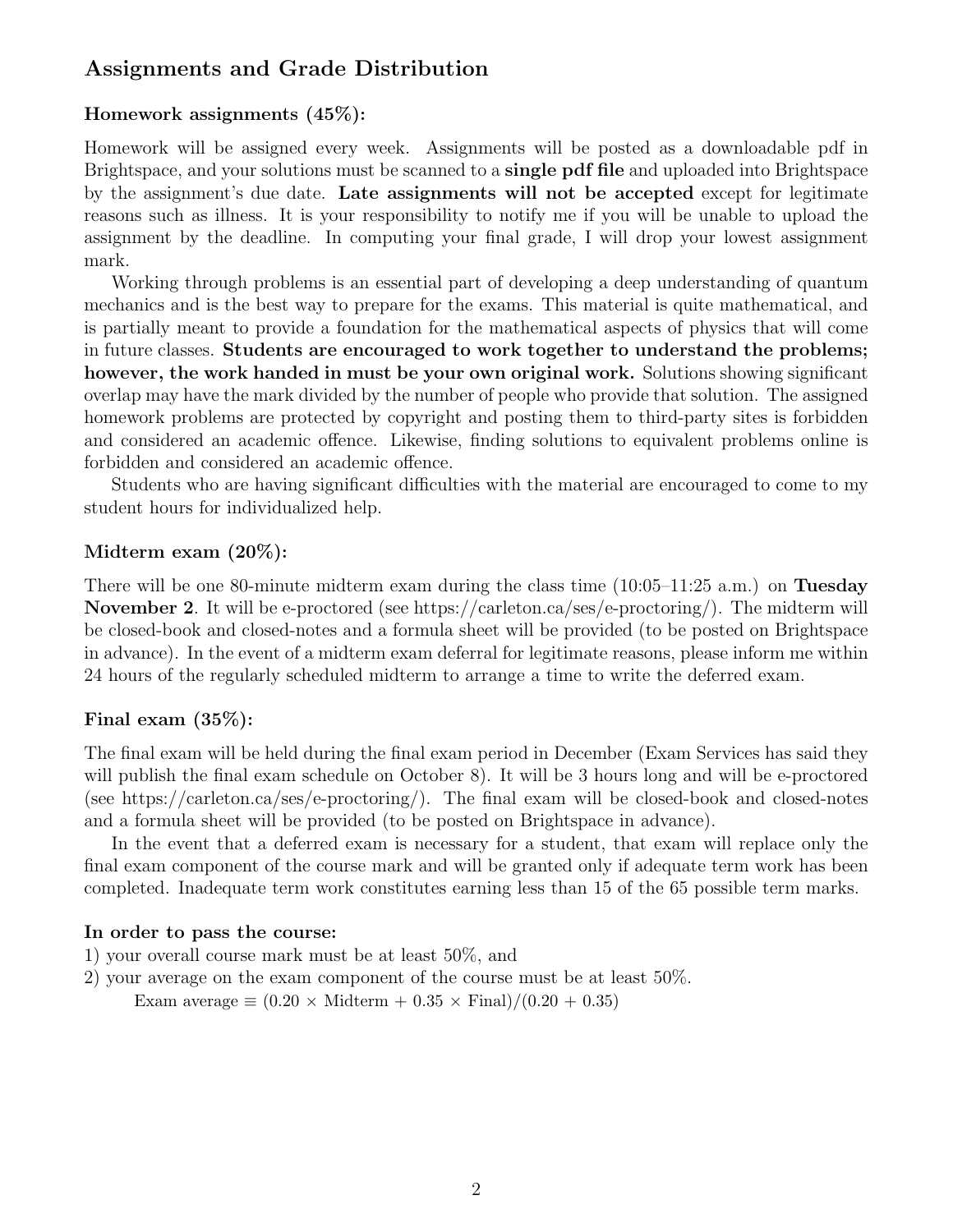# Course Description

The goal of this course is to introduce the sometimes surprising concepts of quantum mechanics and to develop the Schrödinger equation formalism for solving some simple quantum systems, such as the "particle in a box," tunneling, and the hydrogen atom. The course begins with a brief review of the original experimental observations that stimulated the development of quantum physics. You are responsible for all material presented in the lectures or assigned for reading and problem sets. The course is based on the material in Chapters 1 through 6 of the textbook, though I will cover it in a somewhat different order and supplement it with additional introductory material building on what you will have seen in PHYS 2604.

- 1. The beginnings of quantum theory. Blackbody radiation, photoelectric effect, Compton effect. The quantum picture of the atom and the Bohr model, atomic processes.
- 2. The development of wave mechanics. Wilson-Sommerfeld quantization rules, de Broglie's particle waves, double slit experiment, probability distributions. Heisenberg's uncertainty principle, waves and wave packets, the Schrödinger equation, probability interpretation, stationary states. Wavefunction sketching.
- 3. Solutions of some one-dimensional systems. Particle in a one-dimensional box, harmonic oscillator and molecular vibrations.
- 4. Further development of the quantum framework. Observables, eigenfunctions and eigenvalues, operators and expectation values. Dirac's bra-ket notation.
- 5. Solutions of more one-dimensional systems. Finite square well and continuum states. Finite potential step, transmission and reflection coefficients, tunneling.
- 6. The wave equation in three dimensions. The three dimensional box, Schrödinger equation in spherical coordinates, rotational motion. Spherical harmonics, angular momentum operators, commutation relations, parity. Radial wavefunction for hydrogenic atoms, electric dipole transition amplitude and selection rules.
- 7. Spin and the addition of angular momentum. Atoms in magnetic fields, Zeeman effect, Stern-Gerlach experiment and electron spin, magnetic resonance, spin-orbit coupling, fine structure and the anomalous Zeeman effect. Pauli's exclusion principle.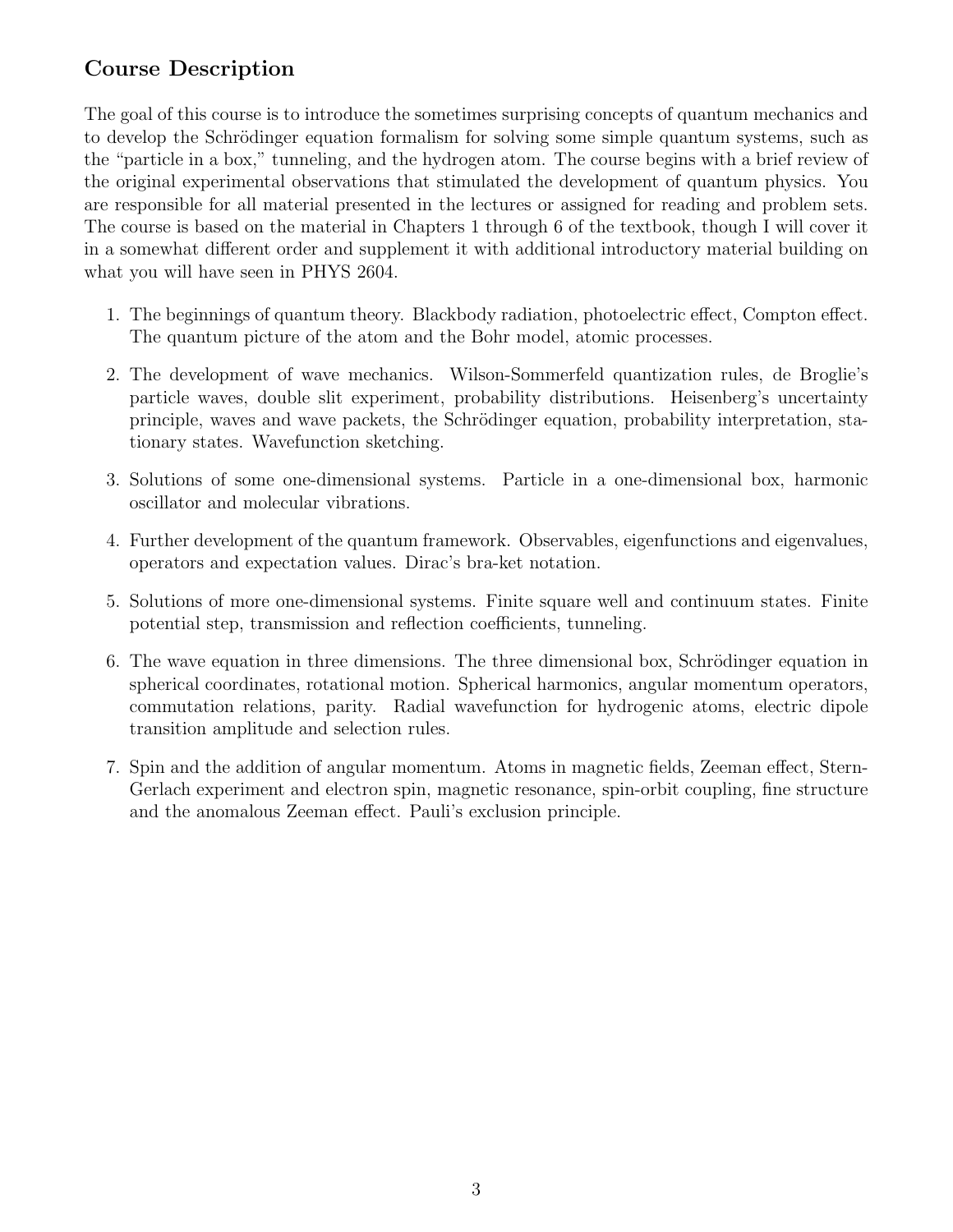#### Special information regarding COVID-19

All members of the Carleton community are required to follow COVID-19 prevention measures and all mandatory public health requirements (e.g., wearing a well-fitting mask that covers your nose, mouth, and chin at all times while in academic spaces; physical distancing of 2 metres; frequent hand-washing and/or -sanitizing; and self-isolating and getting tested for COVID-19 if you develop any of the symptoms associated with the disease) and mandatory self-screening (see https://carleton.ca/covid19/cuscreen/) prior to coming to campus daily. Furthermore, vaccination against COVID-19 is mandatory for anyone participating in in-person university activities. Please follow the instructions at the cuScreen webpage to set up a quick link to cuScreen on your smartphone and familiarize yourself with the application before the start of classes.

If you feel ill or exhibit COVID-19 symptoms while on campus or in class, please leave campus immediately, self-isolate, and complete the mandatory symptom reporting tool

(https://carleton.ca/covid19/cuscreen/symptom-reporting/). For purposes of contact tracing, students who attend classes or labs on campus must check in to the class location by scanning the posted QR codes using the cuScreen system on your smartphone. Students who do not have a smartphone will be required to record their attendance on paper as indicated on the COVID-19 website (https://carleton.ca/covid19/). If the QR system is not working, your instructor will take attendance.

All members of the Carleton community are required to follow guidelines regarding safe movement and seating on campus (e.g., directional arrows, designated entrances and exits, designated seats that maintain physical distancing). To avoid congestion, allow all previous occupants to fully vacate a classroom before entering. No food or drinks are permitted in any classrooms or labs.

For the most recent information about Carleton's COVID-19 response and required measures, please see the University's COVID-19 webpage (https://carleton.ca/covid19/) and review the Frequently Asked Questions (FAQs, https://carleton.ca/covid19/faq/). Should you have additional questions after reviewing, please contact covidinfo@carleton.ca.

Please note that failure to comply with University policies and mandatory public health requirements, and endangering the safety of others are considered misconduct under the Student Rights and Responsibilities Policy (https://carleton.ca/studentaffairs/student-rights-and-responsibilities/). Failure to comply with Carleton's COVID-19 procedures may lead to supplementary action involving Campus Safety and/or Student Affairs.

#### Note about COVID-19 and mental health

The global pandemic has led to extra stress and uncertainty for everyone, but this affects each person in a unique way. If you need extra help with course material or have missed something, don't panic—email me and we will set a time to meet. If you're freaking out about stuff in general, I'm here to listen and will try to help to the extent that I'm able. Carleton also offers an array of mental health and well-being resources, which can be found at https://carleton.ca/wellness/.

#### Children and video sessions

You are welcome to have children with you during video sessions as I fully understand that childcare situations may be complicated for many of us at this time. Do your best to participate and engage, but also please get in touch with me if you have any questions or concerns.

#### University policies

In accordance with the Carleton University Undergraduate Calendar Regulations, the letter grades assigned in this course will have the following percentage equivalents: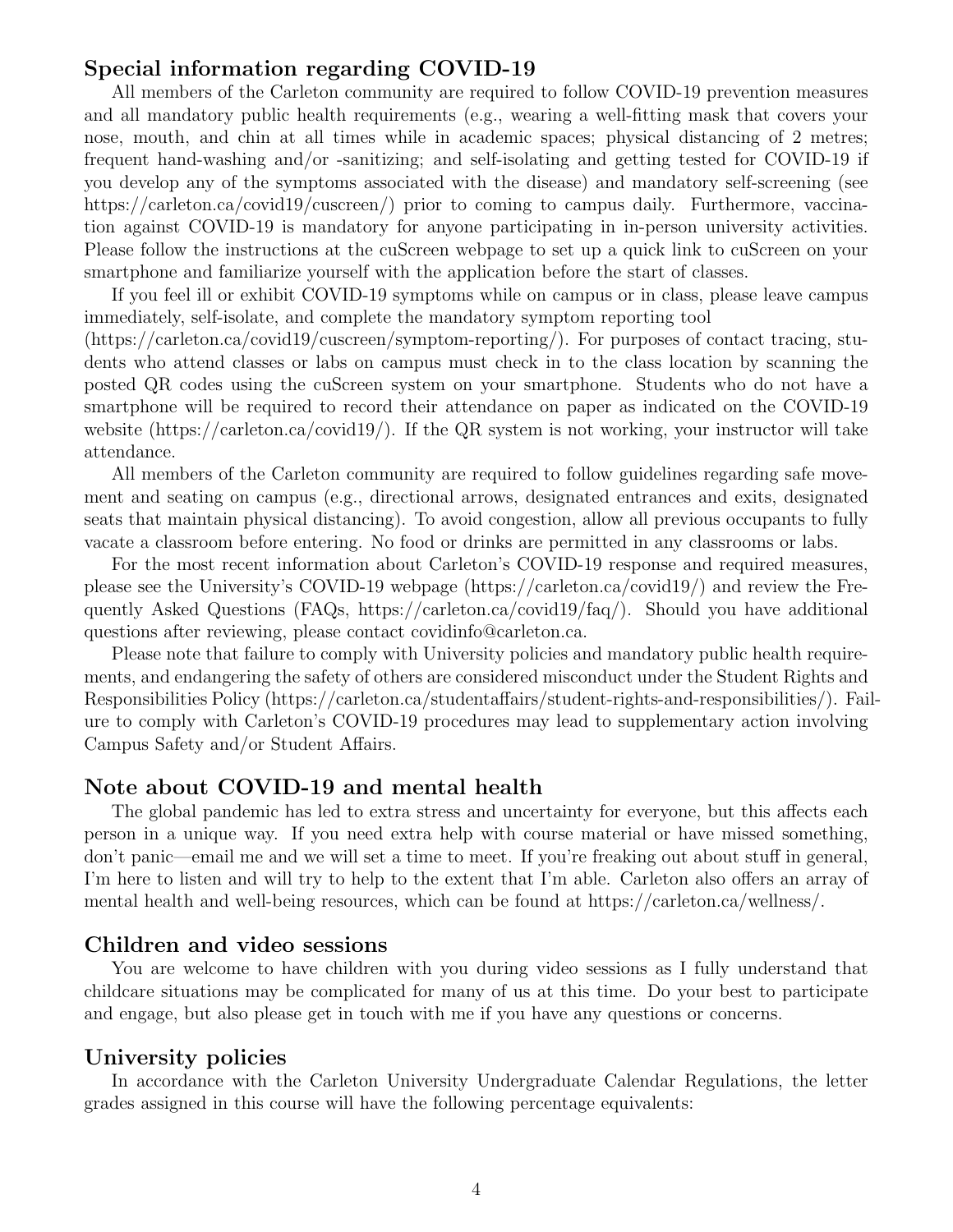$A_+ = 90-100$  B<sub>+</sub> = 77-79.99 C<sub>+</sub> = 67-69.99 D<sub>+</sub> = 57-59.99 F = below 50  $A = 85-89.99$  B = 73-76.99 C = 63-66.99 D = 53-56.99  $A- = 80-84.99$  B− = 70–72.99 C− = 60–62.99 D− = 50– 52.99  $WDN = With drawn from the course$ ABS = Student absent from final exam  $DEF = Deferred$  $FND = (Failed, no Deferred) = student could not pass even with 100\% on final exam$ 

#### Academic accommodations, regulations, plagiarism, etc.

Carleton University is committed to providing access to the educational experience in order to promote academic accessibility for all individuals.

Academic accommodation refers to educational practices, systems and support mechanisms designed to accommodate diversity and difference. The purpose of accommodation is to enable students to perform the essential requirements of their academic programs. At no time does academic accommodation undermine or compromise the learning objectives that are established by the academic authorities of the University. More information can be found at:

https://students.carleton.ca/course-outline/

University rules regarding registration, withdrawal, appealing marks, and most anything else you might need to know can be found on the university's website, here:

https://calendar.carleton.ca/undergrad/regulations/academicregulationsoftheuniversity/

### Academic accommodations for students with disabilities/Disabled students

If you have a documented disability requiring academic accommodations in this course, please contact the Paul Menton Centre for Students with Disabilities (PMC) at 613-520-6608 or pmc@carleton.ca for a formal evaluation or contact your PMC coordinator to send your instructor your Letter of Accommodation at the beginning of the term. You must also contact the PMC no later than two weeks before the first in-class scheduled test or exam requiring accommodation (if applicable). After requesting accommodation from PMC, meet with your instructor as soon as possible to ensure accommodation arrangements are made. For more details, visit the Paul Menton Centre website (https://carleton.ca/pmc).

Regardless of documentation, if your learning experience could be improved by me adjusting the way I do things in this course, please don't hesitate to let me know and I will do what I can to address it.

#### Addressing human rights concerns

The University and all members of the University community share responsibility for ensuring that the University's educational, work and living environments are free from discrimination and harassment. Should you have concerns about harassment or discrimination relating to your age, ancestry, citizenship, colour, creed (religion), disability, ethnic origin, family status, gender expression, gender identity, marital status, place of origin, race, sex (including pregnancy), or sexual orientation, please contact the Department of Equity and Inclusive Communities (https://carleton.ca/equity) at equity@carleton.ca. If you're comfortable doing so, you can also contact me to address any concerns related to the course or classroom environment.

#### Religious obligations

Please contact me with any requests for academic accommodation during the first two weeks of class, or as soon as possible after the need for accommodation is known to exist. For more details,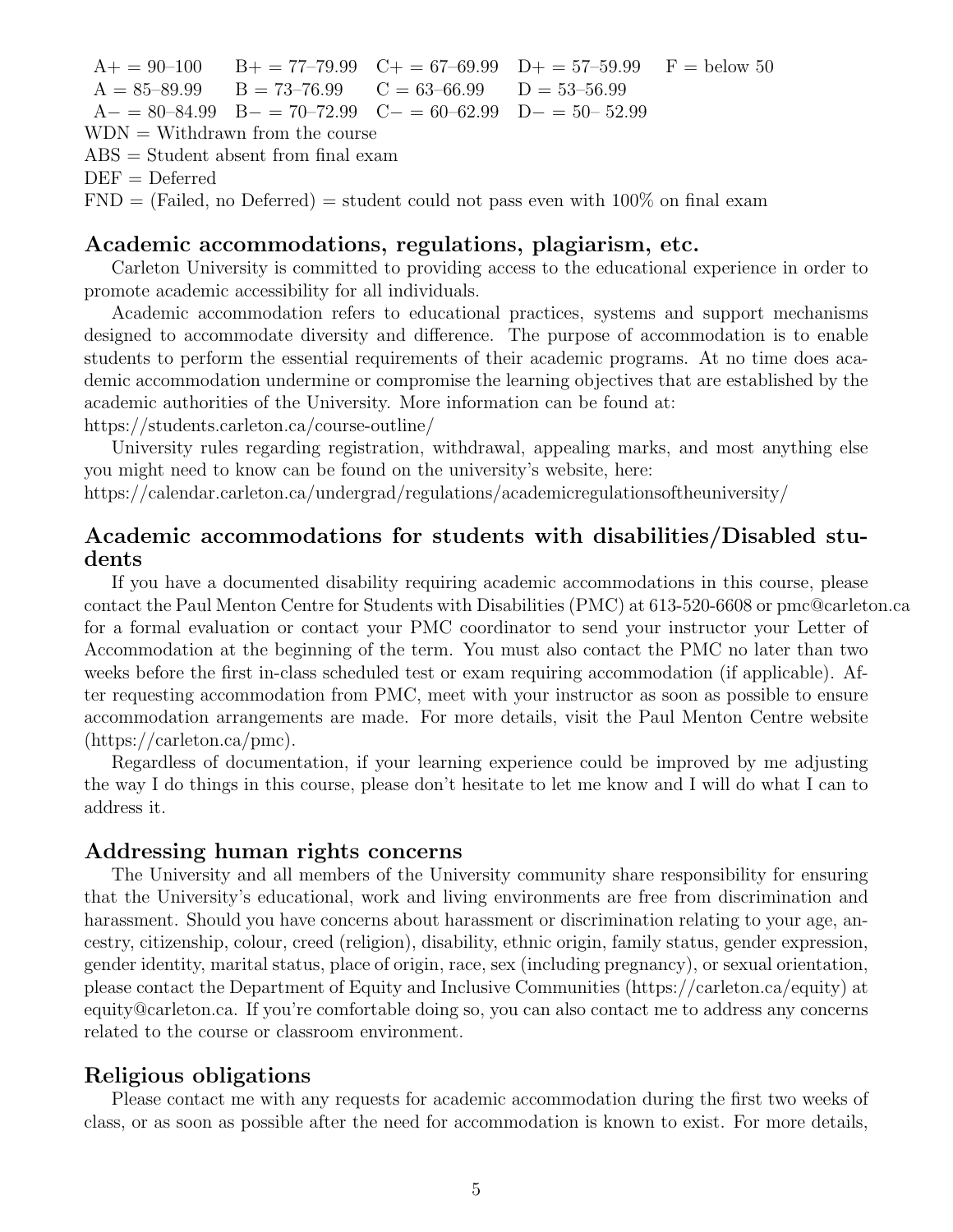please review the Student Guide to Academic Accommodation (https://carleton.ca/equity/wpcontent/uploads/Student-Guide-to-Academic-Accommodation.pdf (2.1 MB pdf)).

#### Survivors of sexual violence

As a community, Carleton University is committed to maintaining a positive learning, working and living environment where sexual violence will not be tolerated, and where survivors are supported through academic accommodations as per Carleton's Sexual Violence Policy. For more information about the services available at the university and to obtain information about sexual violence and/or support, visit: https://carleton.ca/sexual-violence-support/

#### Accommodations for missed work (in place of doctor's notes)

Carleton recognizes that the COVID-19 pandemic has placed unprecedented strain on the healthcare system and that health-care resources should not be diverted to produce doctor's notes for missed academic work. For this reason, Carleton is currently using a self-declaration form for students to self-declare illness, self-isolation, or other emergencies that cause them to miss coursework or exams. The form can be found at: https://carleton.ca/registrar/wp-content/uploads/selfdeclaration.pdf

#### For pregnancy

Please contact me with any requests for academic accommodation during the first two weeks of class, or as soon as possible after the need for accommodation is known to exist. For more details, please review the Student Guide to Academic Accommodation (https://carleton.ca/equity/wpcontent/uploads/Student-Guide-to-Academic-Accommodation.pdf (2.1 MB pdf)).

#### Accommodation for student activities

Carleton University recognizes the substantial benefits, both to the individual student and for the university, that result from a student participating in activities beyond the classroom experience. Reasonable accommodation must be provided to students who compete or perform at the national or international level. Please contact me with any requests for academic accommodation during the first two weeks of class, or as soon as possible after the need for accommodation is known to exist. For more details, see the Senate Policy on Accommodation for Student Activities (https://carleton.ca/senate/wp-content/uploads/Accommodation-for-Student-Activities-1.pdf  $(25$  kB pdf)).

#### Academic integrity (this is important)

Academic misconduct undermines the values of honesty, trust, respect, fairness, and responsibility that we expect in this class. Carleton University provides supports such as academic integrity workshops to ensure, as far as possible, that all students understand the norms and standards of academic integrity that we expect you to uphold. Your teaching team has a responsibility to ensure that our application of the Academic Integrity Policy upholds the university's collective commitments to fairness, equity, and integrity. [Adapted from Carleton University's Academic Integrity Policy, 2021]

Examples of actions that do not adhere to Carleton's Academic Integrity Policy include:

- Plagiarism (e.g., passing off another person's words, equations, problem-solving stragegies, or thoughts as your own, without citing the source)
- Accessing unauthorized sites for assignments or tests (e.g., posting the assigned questions on Chegg or searching the internet for solutions to similar problems)